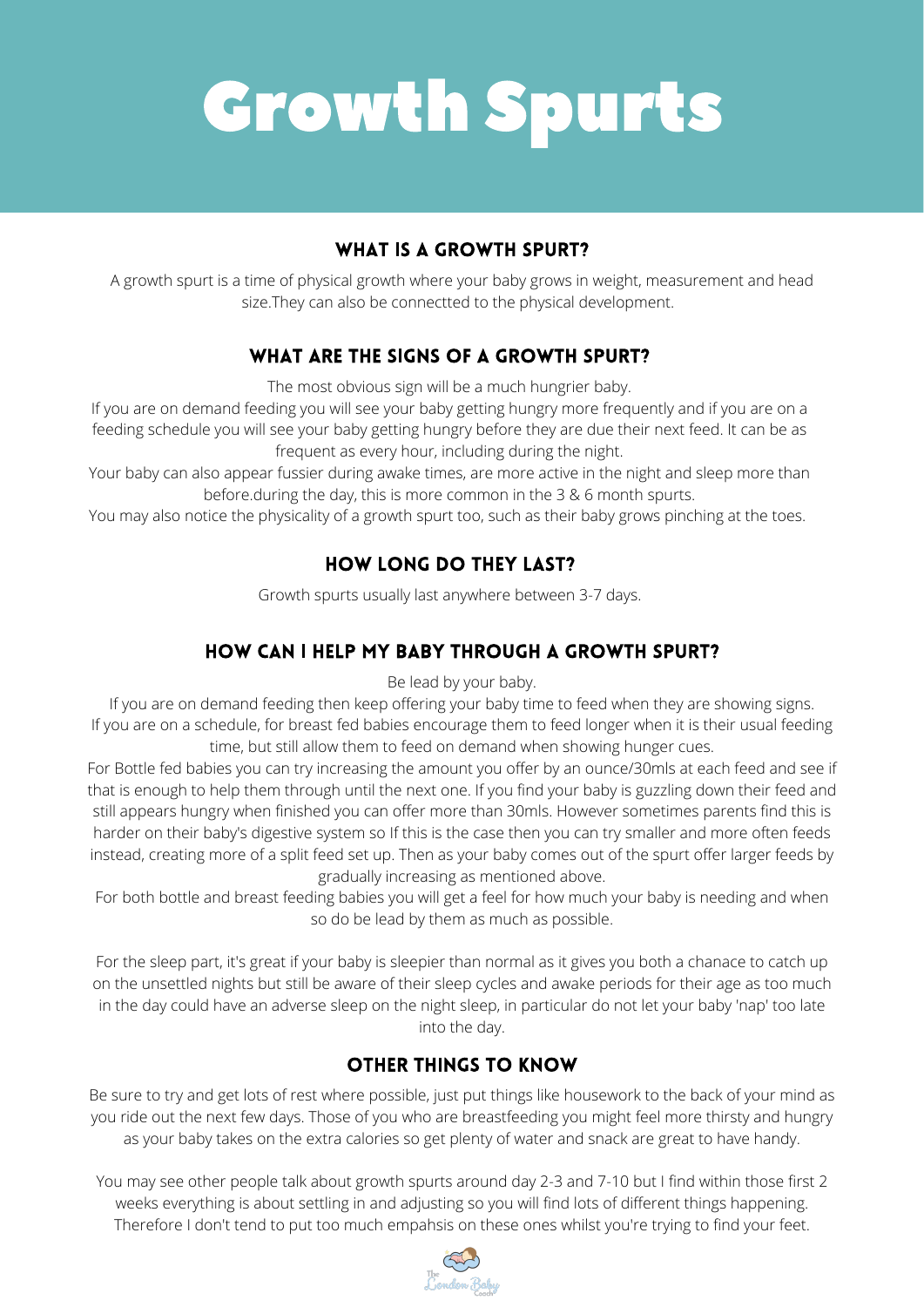# Sleep Regressions

#### **WHAT IS A SLEEP REGRESSION?**

Each of the regressions happen for different reasons so I have listed how you can help them at each stage. 4 months- the first of the regressions can feel like woah where has this come from, this regression happens as your baby's sleep maturity changes so to help them out of this they need to be able to self settle. Before this age your baby would be able to drift between cycles whereas now they will wake fully. The main thing will be that they need to go back to sleep after these cycles and you can encourage this with rocking etc but it may not work. You will also most likely find yourself stuck in that cycle in aiding them back to sleep and unsure of knowing when they have come out of the regression.

The 8 month regression I find a lot of parents struggle with this one on the emotional side of things as they may have gotten their baby into a solid routine and are afraid of it totally unravelling as their baby presents similar sleep behaviour to the 4 month. However as this one is more about psychological change it is something that will 'pass' so there are two ways to manage it. Ride it out or try and stick to routine as much as possible knowing it won't necessarily happen. You will see the difference in your baby returning to normal when they come out of it within 1-4 weeks (given they they know how to self settle) The 12 month regression is another sleep change and it's easily read as a sign that your little one may need to transition from 1-2 naps a day. This may be the case for some babies however as they are going through a big leap at this point they may be fighting sleep and waking up more and earlier to use their new skills. Another regression that will pass within time and some babies show very few signs of it as it's a less common regression.

#### **OTHER THINGS TO KNOW**

In the night you will see constant wakes with usual sleep tools no longer working to get them back to sleep such as feeding or rocking.

A sleep regression is a period of disrupted sleep both during the day and night and is caused by devlopemental change which is aiding in big changes of sleep maturity, puysical and mental growth.

#### WHAT ARE THE SIGNS OF A GROWTH SPURT?

As the name suggests a sleep regression sees a big 180 flip in your littles ones sleep behaviour. Prior to the regressions you may have had a baby that slept well during the night and napped like sleep was life in the day. Now in a regression your baby may be cat napping in periods of 30-45 minutes or refusing any form of sleep at all.

As a result you will see a baby who is most likely going to be a lot fussier in their awake times and becoming over tired. One of the ways I like to describe it is that they are completley wired, like they just don't know how to swtich off.

#### **HOW LONG DO THEY LAST?**

As each of the regressions happen for different reasons how long they last for will differ. Below talks about how to manage each one.

#### HOW CAN I HELP MY BABY THROUGH A REGRESSION?

They can feel like the newborn days of constant waking and a very tired-some period but just remind yourself it is only temporary and do what you need to get through.Whilst regressions can feel like a step back in the sleep department they are a time of steps moving forward for your little one as they're now at a point they can be quipped with the skills to self settle andmove forward developmentally.

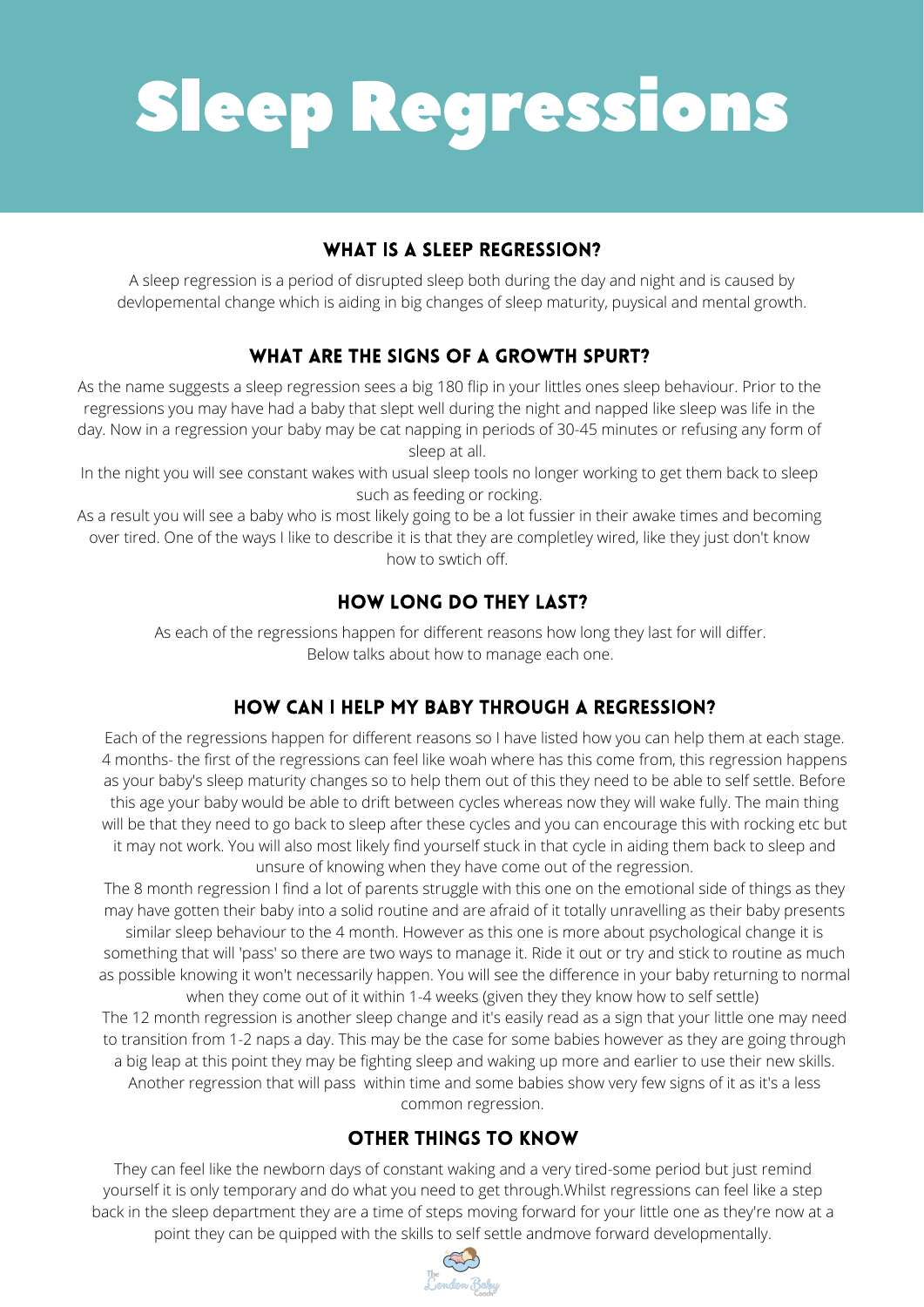## Developmental Leaps

#### **WHAT IS A 'LEAP'?**

Prepare yourself. You can predict when your baby is going to have these leaps by following the 'wonder weeks' schedule. This is an app that will show when your baby's predicted leaps are based on their due

date. From the research that has been conducted into babies neurological development It is scarily accurate, as I have found out from the many baby's I have worked with.

When your baby goes through the different leaps try and 'figure' out your baby's cycles and sleep rhythms as these will change. You can do this by tracking for 3 days, how many minutes after their eyes closed that their bodies relax completely. Then note when it is they begin to move in their sleep (light sleep) and then alas wait as to whether they wake up or go back into that fully relaxed deep sleep. Knowing this you will might be able to help your baby from light to deep sleep by using a sleep aid such as shush and patting or dummy if you use one.

The leaps I am referring to are the 'mental' leaps that your baby goes through. It is a time when they are taking in more of the world around them and working on new skills.

#### **WHAT ARE THE SIGNS OF A LEAP?**

When you notice your baby using their new skills encourage them but be aware that things can become too much for them as they overstimulate, make sure you have downtime/quiet time around your baby's sleep time such as a calm book and soft lighting in their sleep environment.

The first 3 leaps you may not notice the sleep changes as such because their sleep rhythm hasn't matured yet (this happens leap 4 around the time of the first sleep regression) but when you do you can try encourage your baby to go back to sleep both during the day and night. As baby's get older and go through the leaps, during the night if your baby is wide awake it is okay to leave them be if they are just 'hanging out'. When your baby then seems ready to go back to sleep you can then try and help them,

#### **OTHER THINGS TO KNOW**

Your baby will appear fussy and unsettled, most likely crying a lot more and being clingy. When it comes to sleep you will notice that your baby will stay in their REM sleep more than usual making it hard for them to get into a deep sleep and in turn if you are holding/rocking/feeding to get them to sleep you will most likely struggle to put them down into their crib as they will wake as you do so. With these prolonged periods of REM they are more likely to be cat-nappping in the day and wakeful at night. You may also notice that your baby wants to feed more too.

#### **HOW LONG DO THEY LAST?**

Each of the developmental leaps are happening for different reasons therefore how long they last for will differ as des the time between each one.

#### **HOW CAN I HELP MY BABY THROUGH A LEAP?**

As developmental leaps present similar signs to that of regressions and for baby's who are not getting enough sleep, it can feel really tough and frutrating to try and work out what might be going on with your baby. Just like the regression remeber these are only temporary and are a positive that your baby's development is going in the right direction.

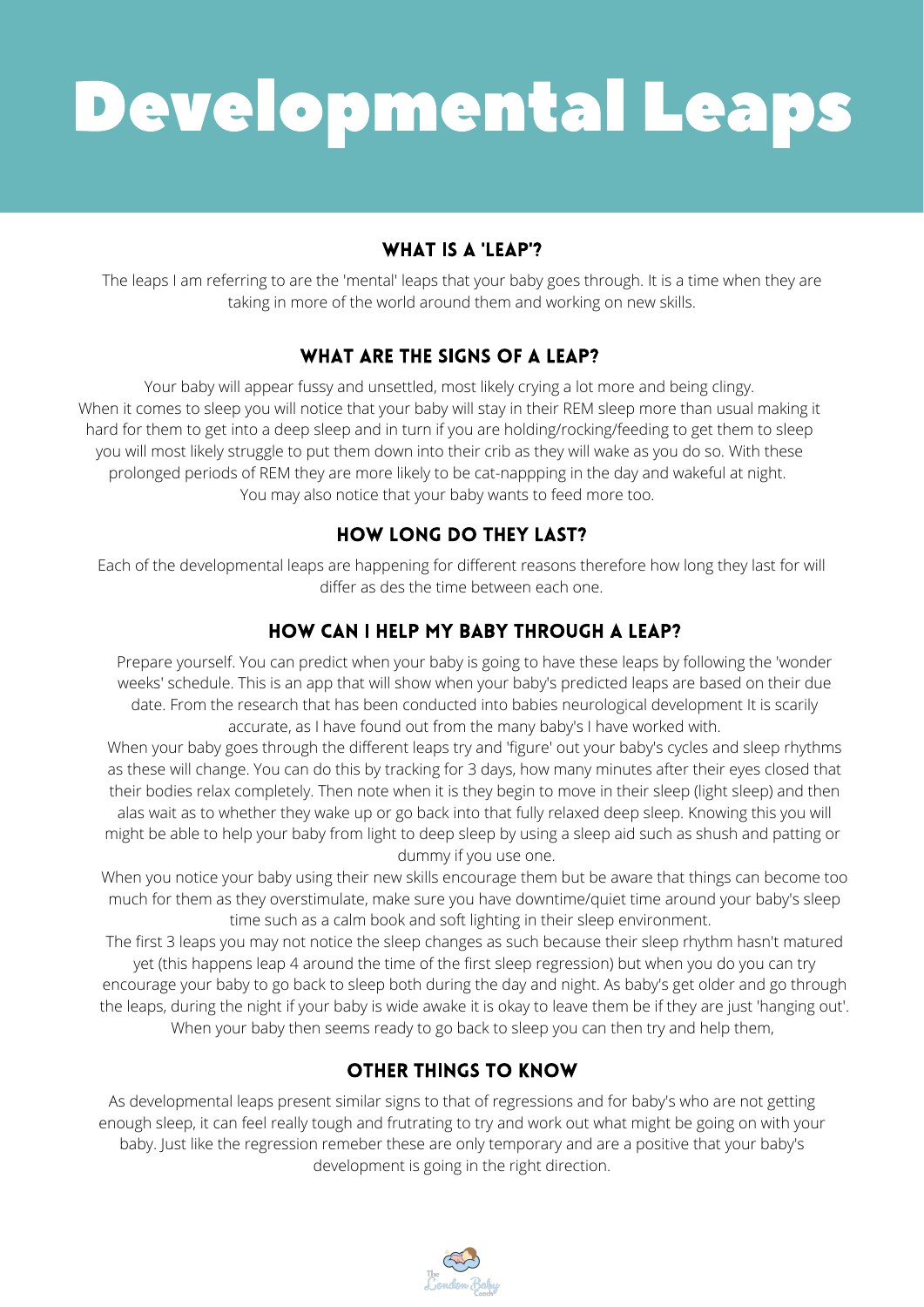### OVerview

As with all things in baby land, each baby is individual so the ages set out are of an average however hopefully this table will give you a rough idea of when and why things might be happening, taking out some of the guess work as to why your baby is unsettled.

If at any point during your baby's development you feel something else might be at play as to why they are unsettled then please consult a doctor or sleep consultant.

How you chose to see through these different stages is entirely down to you and your parenting style. Knowing the difference between the physical and mental developmental stages can help however in how you manage them ie teaching your baby how to self settle, giving additional feeds, or giving extra cuddles.

If you are unsure why your baby might be cat-napping or having broken sleep outside of these ties then take a look at the following: .

Other food for thought;

- ~ your baby's sleep environment
	- ~ your baby's awake cycles
	- ~ how your baby gets to sleep

I do hope this hope this has been useful

### **Put together for you by**